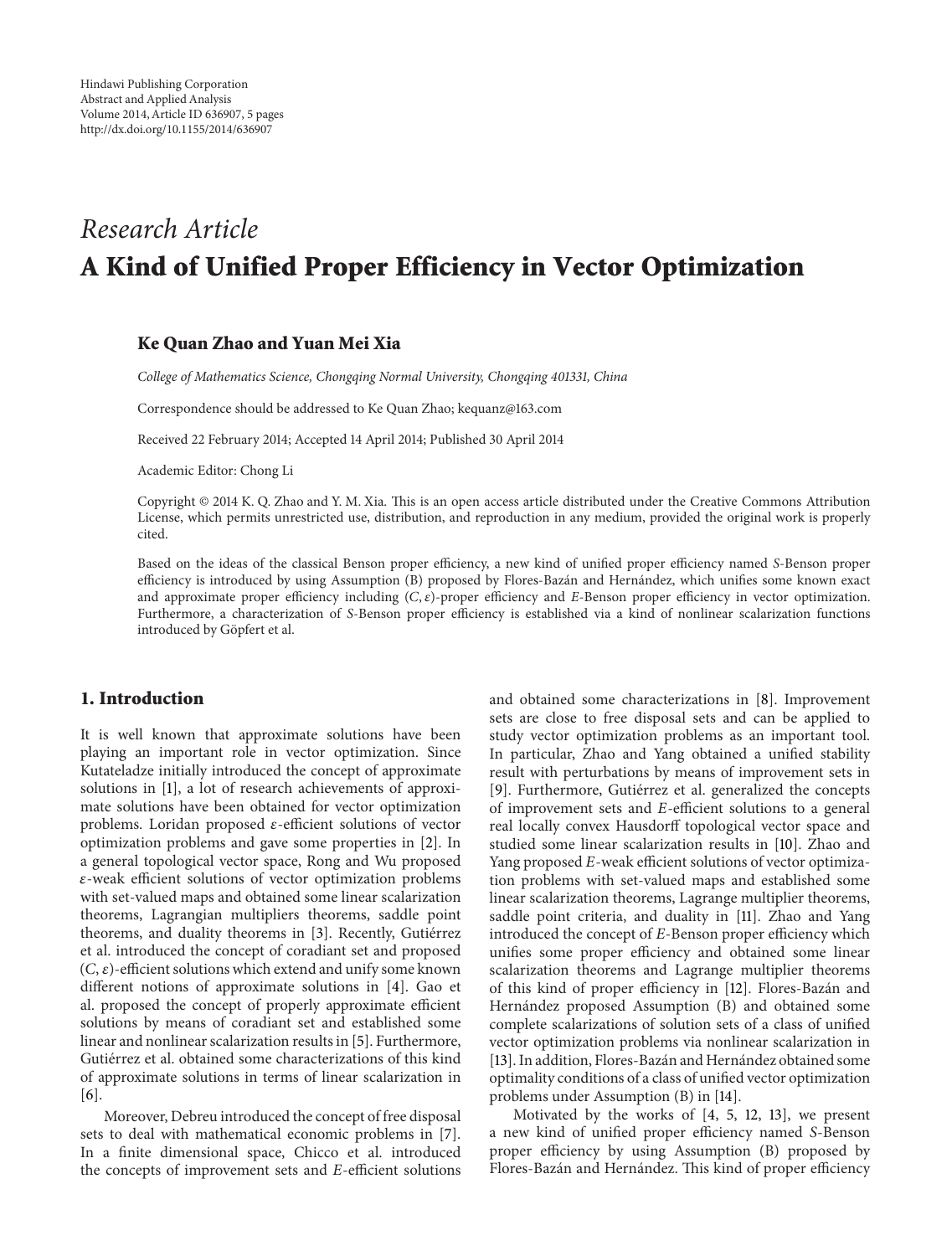unifies some known exact and approximate proper efficiency including  $(C, \varepsilon)$ -proper efficiency and E-Benson proper efficiency in vector optimization. Furthermore, we also give a characterization of S-Benson proper efficiency via nonlinear scalarization.

## **2. Preliminaries**

Let  $X$  be a linear space and  $Y$  a real Hausdorff locally convex topological linear space. For a subset  $A$  of  $Y$ , we denote the topological interior, the topological closure, the boundary, and the complement of A by int A, cl A,  $\partial A$ , and  $Y \setminus A$ , respectively. A set A is solid if int  $A \neq \emptyset$  and is proper if A is nonempty and  $A \neq Y$ . The cone generated by A is defined as

$$
\text{cone}\,A = \{\alpha a \mid \alpha \ge 0, a \in A\} \,. \tag{1}
$$

Let  $Y^*$  denote the topological dual space of Y. The positive dual cone of a subset  $A \subset Y$  is defined as

$$
A^+ = \{ y^* \in Y^* \mid \langle y^*, y \rangle \ge 0, \forall y \in A \}.
$$
 (2)

Let  $K$  be a closed convex pointed cone in  $Y$  with nonempty topological interior. For any  $x, y \in Y$ , we define

$$
x \leq_K y \iff y - x \in K. \tag{3}
$$

In this paper, we consider the following vector optimization problem:

$$
\min_{s.t.} f(x) \tag{VP}
$$

where  $f : X \to Y$  and  $\emptyset \neq D \subset X$ .

We say that A is a coradiant set if A satisfies  $\alpha d \in A$  for every  $d \in A$ ,  $\alpha > 1$ . Let  $C \subset Y$  be a proper solid coradiant set and define

$$
C(\varepsilon) = \varepsilon C, \quad \forall \varepsilon > 0, \qquad C(0) = \bigcup_{\varepsilon > 0} C(\varepsilon). \tag{4}
$$

<span id="page-1-3"></span>**Lemma 1** (see [\[5\]](#page-4-3)). *Let be a proper solid convex coradiant set. Then,*

(i) 
$$
C(0) + C(\varepsilon) \subset C(\varepsilon), \forall \varepsilon \ge 0;
$$
  
(ii)  $int(cl C(\varepsilon)) = int C(\varepsilon), \forall \varepsilon > 0.$ 

*Definition 2* (see [\[5](#page-4-3)]). Let  $\varepsilon \ge 0$ . A feasible point  $\overline{x} \in D$  is said to be a  $(C, \varepsilon)$ -proper efficient solution of ([VP](#page-1-0)) if

$$
\text{cl cone}\left(f\left(D\right)+C\left(\varepsilon\right)-f\left(\overline{x}\right)\right)\cap\left(-C\left(0\right)\right)\subset\left\{0\right\}.\quad(5)
$$

*Definition 3* (see [\[10](#page-4-8)]). A nonempty set  $E \subset Y$  is said to be an improvement set with respect to  $K$  if 0  $\notin E$  and  $E+K=E$ .

<span id="page-1-2"></span>**Lemma 4** (see [\[10](#page-4-8)]). *Let*  $E \subset Y$  *be a nonempty set. If*  $E$  *is an improvement set with respect to*  $K$ *, then*  $E^+ \subset K^+$ *. Additionally, if*  $E \subset K$ *, then*  $E^+ = K^+$ *.* 

*Definition 5* (see [\[12](#page-4-10)]). Let  $E \subset Y$  be an improvement set with respect to K. A feasible point  $\overline{x} \in D$  is said to be an E-Benson proper efficient solution of ([VP](#page-1-0)) if

$$
cl\left(\text{cone}\left(f\left(D\right) + E - f\left(\overline{x}\right)\right)\right) \cap \left(-K\right) = \{0\} \, . \tag{6}
$$

Flores-Bazán and Hernández introduced Assumption B as follows.

*Assumption B* (see [\[13\]](#page-4-11)). Consider that  $0 \neq q \in Y$  and  $S \subset Y$ is a proper (not necessary closed) set such that  $0 \in \partial S$  and  $cl(Y \setminus (-S)) + \mathbb{R}_{++} q \subset int(Y \setminus (-S)).$ 

<span id="page-1-1"></span>*Remark 6.* From Assumption B, we have the equivalence

$$
cl(Y \setminus (-S)) + \mathbb{R}_{++}q \subset int(Y \setminus (-S))
$$
  

$$
\iff clS + \mathbb{R}_{++}q \subset int S.
$$
 (7)

<span id="page-1-4"></span>**Lemma** 7 (see [\[15](#page-4-13)]). *Let*  $S \subset Y$  *be any nonempty subset. Then,*  $cl(\text{cone } S) = cl(\text{cone}(cl S)).$ 

## **3. A Kind of Unified Proper Efficiency**

In this section, we propose a kind of unified proper efficiency of ([VP](#page-1-0)) by means of Assumption B by using the idea of the classical Benson proper efficiency and discuss some relations with other proper efficiency.

*Definition 8.* Let q and S satisfy Assumption B. One says that  $\overline{x} \in D$  is a S-Benson proper efficient solution of ([VP](#page-1-0)) if

cl (cone 
$$
(f(D)+S - f(\overline{x}))
$$
)  $\cap$  (-cl (cone (conv (S)))) = {0}.

<span id="page-1-0"></span>Denote by  $PAE(f, S)$  the set of S-Benson proper efficient solutions of ([VP](#page-1-0)).

*Example 9.* Let  $Y = \mathbb{R}^2$ ,  $q = (0, 1)$ ,  $f(x) = x$ ,  $D = \{(x_1, x_2) \mid$  $x_1 \le 0, x_2 \ge 0$ , and

$$
S = \{(x_1, x_2) | x_1 - x_2 \le 0, x_1 \in \mathbb{R}, x_2 > 0\}
$$
  

$$
\cup \{(x_1, x_2) | -1 \le x_1 \le 0, x_2 = 0\}.
$$
  
(9)

Since

$$
cl S + \mathbb{R}_{++} q = \{ (x_1, x_2) \mid x_1 - x_2 < 0, x_1 \in \mathbb{R}, x_2 > 0 \} = \text{int } S,\tag{10}
$$

then, from Remark [6,](#page-1-1) it follows that  $q$  and  $S$  satisfy Assumption B. Let  $\overline{x} = (0, 0) \in D$ . Since

cl(cone ( () +− ())) = cl(cone (conv ())) = {(1, 2)|<sup>1</sup> − <sup>2</sup> ≤ 0, <sup>1</sup> ∈ R, <sup>2</sup> ≥ 0} , (11)

then

$$
\text{cl} \left(\text{cone}\left(f\left(D\right)+S-f\left(\overline{x}\right)\right)\right) \cap \left(-\text{cl}\left(\text{cone}\left(\text{conv}\left(S\right)\right)\right)\right) = \left\{0\right\}. \tag{12}
$$

Therefore,  $\overline{x} \in PAE(f, S)$ .

In the following, we discuss some relations between S-Benson proper efficiency and some other proper efficiency.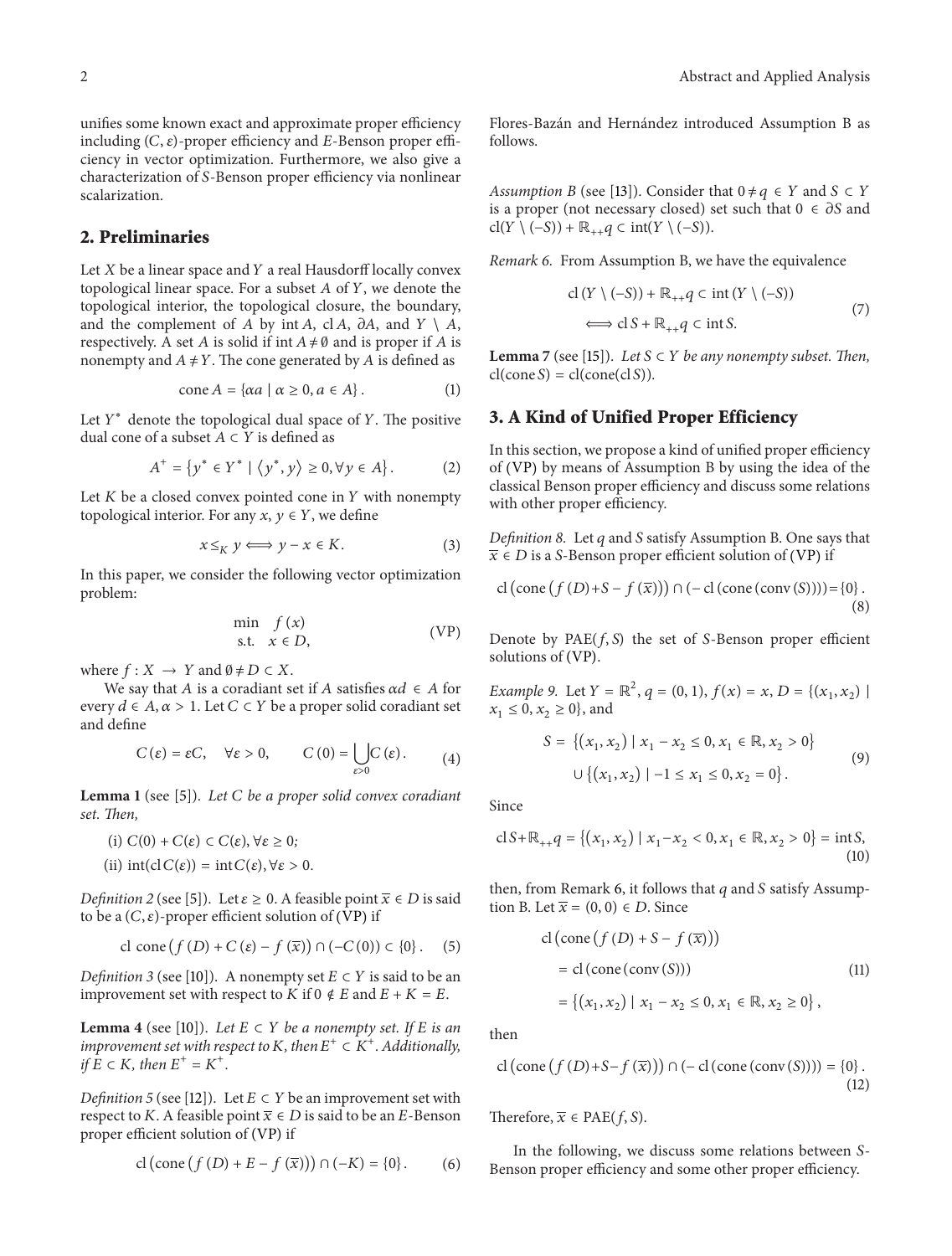**Theorem 10.** *Let*  $K \subset Y$  *be a pointed closed convex cone,*  $S =$  $int K$ , and  $q \in int K$ . Then, *S-Benson proper efficiency reduces to the Benson proper efficiency.*

*Proof.* Since K is a convex cone, then we have  $int K + K =$ int *K* and hence, by 0 ∉ S, we can obtain that S is an improvement set with respect to  $K$ . Then, it follows from Remark 3.2 in [\[12\]](#page-4-10) that

$$
\mathrm{cl}\,(Y\setminus(-S)) + \mathbb{R}_{++}q \subset \mathrm{int}\,(Y\setminus(-S))\,. \tag{13}
$$

For  $0 \in \partial S$ , q and S satisfy Assumption B. Assume that  $\bar{x}$  is a S-Benson proper efficient solution of ([VP](#page-1-0)) and then, from Proposition 4.1 in [\[16\]](#page-4-14), we have

$$
cl\left(\text{cone}\left(f\left(D\right) + K - f\left(\overline{x}\right)\right)\right) \cap \left(-K\right)
$$
\n
$$
= cl\left(\text{cone}\left(f\left(D\right) + \text{int}\left(K - f\left(\overline{x}\right)\right)\right) \cap \left(-K\right)
$$
\n
$$
= cl\left(\text{cone}\left(f\left(D\right) + S - f\left(\overline{x}\right)\right)\right) \cap \left(-cl\left(\text{cone}\left(\text{conv}\left(S\right)\right)\right)\right)
$$
\n
$$
= \{0\},\tag{14}
$$

which implies that  $\bar{x}$  is a Benson proper efficient solution of (VP). ([VP](#page-1-0)).

**Theorem 11.** *Let*  $K \subset Y$  *be a pointed closed convex set and*  $q ∈ int K$ *.* If  $S = E ∈ K$  *is an improvement set with respect to K* and  $0 \in \partial S$ , then *S*-Benson proper efficiency reduces to the *-Benson proper efficiency.*

*Proof.* From Remark 3.2 in [\[12\]](#page-4-10), we know that  $q$  and  $S$  satisfy Assumption B. Assume that  $\bar{x}$  is S-Benson proper efficient solution of ([VP](#page-1-0)). We first point out that

$$
cl (cone (conv S)) = K.
$$
 (15)

In fact, since  $S \subset K$ , then we only need to prove

$$
K \subset cl\left(\text{cone}\left(\text{conv}\,S\right)\right). \tag{16}
$$

Suppose that there exists  $k_0 \in K$  such that  $k_0 \notin$ cl (cone (conv S)). By applying separation theorem for convex sets, it follows that there exists  $\lambda \in Y^* \setminus \{0_{Y^*}\}\$  such that

$$
\langle \lambda, k_0 \rangle > \langle \lambda, e \rangle, \quad \forall e \in \text{cl} \, (\text{cone} \, (\text{convS}) ). \tag{17}
$$

Let  $e=0$ ; we have

$$
\langle \lambda, k_0 \rangle > 0. \tag{18}
$$

Furthermore, we can show that  $-\lambda \in (cl(cone(convS)))^+$  =  $S<sup>+</sup>$ . Since S is an improvement set with respect to K and by Lemma [4,](#page-1-2) we can obtain

$$
-\lambda \in E^+ = K^+, \tag{19}
$$

which implies  $\langle \lambda, k_0 \rangle \leq 0$ . This contradicts [\(18\)](#page-2-0) and then [\(15\)](#page-2-1) holds. Hence,

$$
cl(\text{cone}(f(D) + E - f(\overline{x}))) \cap (-K)
$$
  
= cl(\text{cone}(f(D) + S - f(\overline{x}))) (20)  

$$
\cap (-cl(\text{cone}(\text{conv}S))) = \{0\}.
$$

This means that  $\overline{x}$  is an E-Benson proper efficient solution of (VP). ([VP](#page-1-0)).

**Theorem 12.** *Let*  $C$  *be a proper solid convex coradiant set,*  $q \in$ int  $C(0)$ *,*  $\varepsilon$  ≥ 0*,*  $S = C(\varepsilon)$ *, and* 0 ∈ *∂S. Then, S*-Benson proper *efficiency reduces to*  $(C, \varepsilon)$ *-proper efficiency.* 

*Proof.* From the convexity of *S* and Lemma [1\(](#page-1-3)i), we have

$$
cl S + cl C (0) = cl C (\varepsilon) + cl C (0) \subset cl (C (\varepsilon) + C (0)) \subset cl C (\varepsilon)
$$
  
= cl S, (21)

and so, from  $0 \in cl C(0)$ , it follows that

<span id="page-2-2"></span>
$$
cl S + cl C (0) = cl S.
$$
 (22)

We first point out that  $q$  and  $S$  satisfy Assumption B. In fact, we only need to prove

$$
Y \setminus (-\operatorname{int} S) + \mathbb{R}_{++} q \subset Y \setminus (-\operatorname{cl} S). \tag{23}
$$

For any  $x \in Y \setminus (-\text{int } S) + \mathbb{R}_{++} q$ , we only need to prove  $x \notin$ − cl S. On the contrary, suppose that  $-x \in \text{cl } S$ . Since  $x \in Y \setminus \text{cl } S$  $(- \text{int } S) + \mathbb{R}_{++} q$ , then there exist

$$
x_1 \in Y \setminus (-\operatorname{int} S), \qquad x_2 \in \mathbb{R}_{++} q \tag{24}
$$

such that  $x = x_1 + x_2$ ; that is,  $-x_1 = -x + x_2$ . Hence, from Lemma [1\(](#page-1-3)ii) and [\(22\)](#page-2-2), we have

$$
-x_1 \in \text{cl } S + \mathbb{R}_{++}q \subset \text{cl } S + \text{int } C(0)
$$
  

$$
\subset \text{int } (\text{cl } S + C(0)) \subset \text{int } (\text{cl } S + \text{cl } C(0)) \tag{25}
$$
  

$$
= \text{int } (\text{cl } S) = \text{int } S,
$$

<span id="page-2-1"></span>which contradicts  $x_1$  ∈  $Y \ (− int S)$  and so  $q$  and  $S$  satisfy Assumption B. Furthermore, from  $S \subset C(0)$  and by means of [\(22\)](#page-2-2), similar with the proof of [\(15\)](#page-2-1), we have

$$
cl (cone (conv (cl S))) = cl C (0).
$$
 (26)

From Lemma [7,](#page-1-4) it follows that

$$
cl (cone (convS)) = cl (cone S) = cl (cone (cl S))
$$
  
= cl (cone (conv (cl S))) = cl C (0). (27)

<span id="page-2-0"></span>If  $\bar{x}$  is S-Benson proper efficient solution of ([VP](#page-1-0)), then

cl (cone 
$$
(f(D) + C(\varepsilon) - f(\overline{x}))
$$
)  $\cap$  (-cl  $C(0)$ )  
= cl (cone  $(f(D) + S - f(\overline{x}))$ )  $\cap$  (-cl (cone (convS)))  
= {0}.

It follows that

$$
\operatorname{cl} \left( \operatorname{cone} \left( f \left( D \right) + C \left( \varepsilon \right) - f \left( \overline{x} \right) \right) \right) \cap \left( -C \left( 0 \right) \right) \subset \{0\},\tag{29}
$$

(28)

which implies that  $\overline{x}$  is a  $(C, \varepsilon)$ -proper efficient solution of (VP). ([VP](#page-1-0)).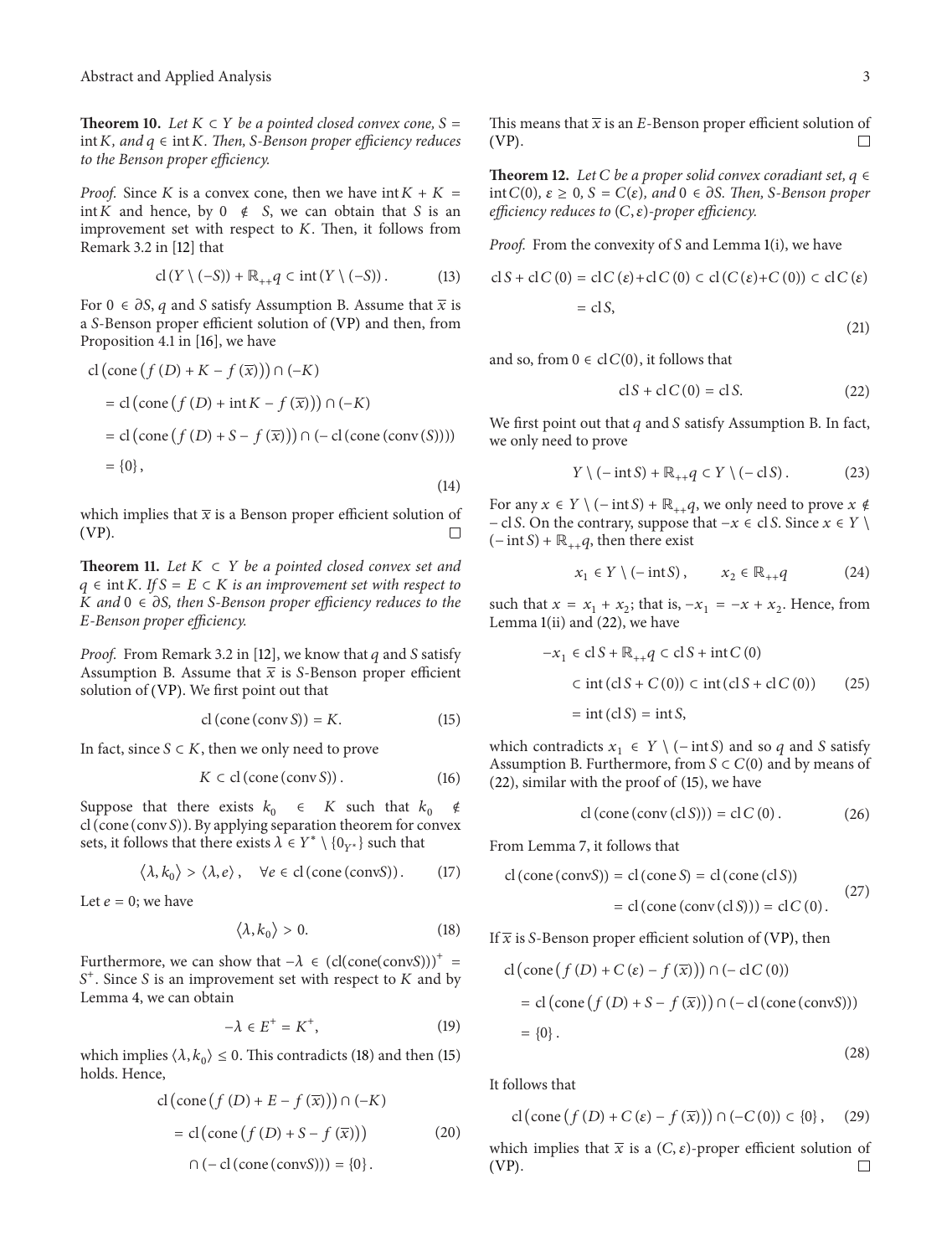# **4. A Characterization via Nonlinear Scalarization**

In this section, we give a characterization of  $S$ -Benson proper efficiency of ([VP](#page-1-0)) via a kind of nonlinear scalarization function proposed by Göpfert et al.

*Definition 13.* Let  $\xi_{a,S}: Y \to \mathbb{R} \cup \{\pm \infty\}$  be defined by

$$
\xi_{q,S}(y) = \inf \{ t \in \mathbb{R} \mid y \in tq - S \}, \quad y \in Y, \quad (30)
$$

with inf  $\emptyset = +\infty$ .

Flores-Bazán and Hernández obtained the following nonconvex separation theorem.

<span id="page-3-2"></span>**Lemma 14** (see [\[13](#page-4-11)]). *Let and satisfy Assumption B. Then,*

$$
\{y \in Y \mid \xi_{q,S}(y) < c\} = cq - \text{int } S, \quad \forall c \in \mathbb{R},
$$
\n
$$
\{y \in Y \mid \xi_{q,S}(y) = c\} = cq - \partial S, \quad \forall c \in \mathbb{R}, \tag{31}
$$
\n
$$
\xi_{q,S}(-S) \le 0, \quad \xi_{q,S}(-\partial S) = 0.
$$

*We consider the following scalar optimization problem*

$$
\left(P_{q,y}\right)\underset{x\in D}{\min}\xi_{q,S}\left(f\left(x\right)-y\right),\tag{32}
$$

*where*  $y \in Y$  *and*  $q \in Y$ *. Denote*  $\xi_{q,S}(f(x)-y)$  *by*  $(\xi_{q,S,y} \circ f)(x)$ *. Let*  $\epsilon \geq 0$  *and*  $\overline{x} \in D$ *. If* 

$$
\left(\xi_{q,S,y} \circ f\right)(x) \ge \left(\xi_{q,S,y} \circ f\right)(\overline{x}) - \epsilon, \quad \forall x \in D,\tag{33}
$$

*then*  $\bar{x}$  *is called an*  $\epsilon$ *-minimal solution of*  $(P_{a,y})$ *. Denote the set of*  $\epsilon$ -minimal solutions of  $(P_{q,y})$  by  $AMin(\xi_{q,S,y} \circ f, \epsilon)$ *.* 

**Theorem 15.** *Let*  $q \in \text{int } S$  *and*  $S$  *satisfy Assumption B and*  $\beta = \inf\{t \in \mathbb{R}_+ \mid tq \in S\}$ . Then,

$$
\overline{x} \in PAE(f, S) \Longrightarrow \overline{x} \in AMin(\xi_{q, S, f(\overline{x})} \circ f, \beta).
$$
 (34)

*Proof.* Since  $\overline{x} \in$  PAE $(f, S)$ , then

$$
\text{cl} \left(\text{cone} \left(f \left(D\right) + S - f \left(\overline{x}\right)\right)\right) \cap \left(-\text{cl} \left(\text{cone} \left(\text{conv} S\right)\right)\right) = \{0\},\tag{35}
$$

and it follows that

$$
(f(D) + S - f(\overline{x})) \cap (-\text{int (cl (cone (convS)))) = \emptyset. (36)
$$

Therefore,

$$
(f(\overline{x}) - (S + \text{int (cl (cone (convS))))) \cap f (D) = \emptyset. \tag{37}
$$

Furthermore, we can verify that

$$
int S \subset S + int (cl (cone (conv S))). \tag{38}
$$

In fact, from Lemma 2.5 in [\[17\]](#page-4-15), we have

 $int S \subset int (S + cl (cone (conv S)))$ 

$$
\subset
$$
 int (cl *S* + cl (cone (convS)))

$$
\subset \text{int} \left( \text{cl} \left( S + \text{cone} \left( \text{conv} S \right) \right) \right) \tag{39}
$$

 $= S + \text{int}(\text{cone}(\text{conv}S))$ 

$$
= S + \mathrm{int}\left(\mathrm{cl}\left(\mathrm{cone}\left(\mathrm{conv} S\right)\right)\right).
$$

Hence, from [\(37\)](#page-3-1), we deduce that

<span id="page-3-4"></span><span id="page-3-3"></span>
$$
(f(D) - f(\overline{x})) \cap (-\operatorname{int} S) = \emptyset. \tag{40}
$$

From Lemma [14,](#page-3-2) we can obtain that, for all  $c \in \mathbb{R}$ ,

$$
\{y \in Y \mid \xi_{q,S}(y) < c\} = cq - \text{int } S. \tag{41}
$$

Let  $c = 0$  in [\(41\)](#page-3-3); then we have

<span id="page-3-5"></span>
$$
\{y \in Y \mid \xi_{q,S}(y) < 0\} = -\inf S. \tag{42}
$$

It follows from [\(40\)](#page-3-4) that

$$
(f(D) - f(\bar{x})) \cap \{y \in Y \mid \xi_{q,S}(y) < 0\} = \emptyset. \tag{43}
$$

Therefore,

$$
\left(\xi_{q,S,f(\overline{x})}\circ f\right)(x) = \xi_{q,S}\left(f\left(x\right) - f\left(\overline{x}\right)\right) \ge 0, \quad \forall x \in D. \tag{44}
$$

Now, we calculate  $(\xi_{q,S,f(\overline{x})} \circ f)(\overline{x})$ . In fact,

$$
\begin{aligned} \left(\xi_{q,S,f(\overline{x})} \circ f\right)(\overline{x}) &= \xi_{q,S}\left(f\left(\overline{x}\right) - f\left(\overline{x}\right)\right) \\ &= \xi_{q,S}\left(0\right) \\ &= \inf\left\{t \in \mathbb{R} \mid 0 \in tq - S\right\} \end{aligned} \tag{45}
$$
\n
$$
= \inf\left\{t \in \mathbb{R} \mid tq \in S\right\}
$$
\n
$$
\leq \inf\left\{t \in \mathbb{R}_+ \mid tq \in S\right\} = \beta.
$$

Hence, from [\(44\)](#page-3-5), we have

$$
\left(\xi_{q,S,f(\overline{x})} \circ f\right)(x) \ge \left(\xi_{q,S,f(\overline{x})} \circ f\right)(\overline{x}) - \beta, \quad \forall x \in D, \quad (46)
$$

which means that

$$
\overline{x} \in \text{AMin}\left(\xi_{q,S,f(\overline{x})} \circ f, \beta\right). \tag{47}
$$

 $\Box$ 

# **Conflict of Interests**

The authors declare that there is no conflict of interests regarding the publication of this paper.

#### <span id="page-3-1"></span>**Acknowledgments**

This work is partially supported by the National Natural Science Foundation of China (Grant nos. 11301574, 11271391, and 11171363), the Natural Science Foundation Project of Chongqing (Grant no. CSTC2012jjA00002), and the Research Fund for the Doctoral Program of Chongqing Normal University (13XLB029).

#### **References**

<span id="page-3-0"></span>[1] S. S. Kutateladze, "Convex, ε-programming," Soviet Mathemat*ics Doklady*, vol. 20, no. 2, pp. 391–393, 1979.